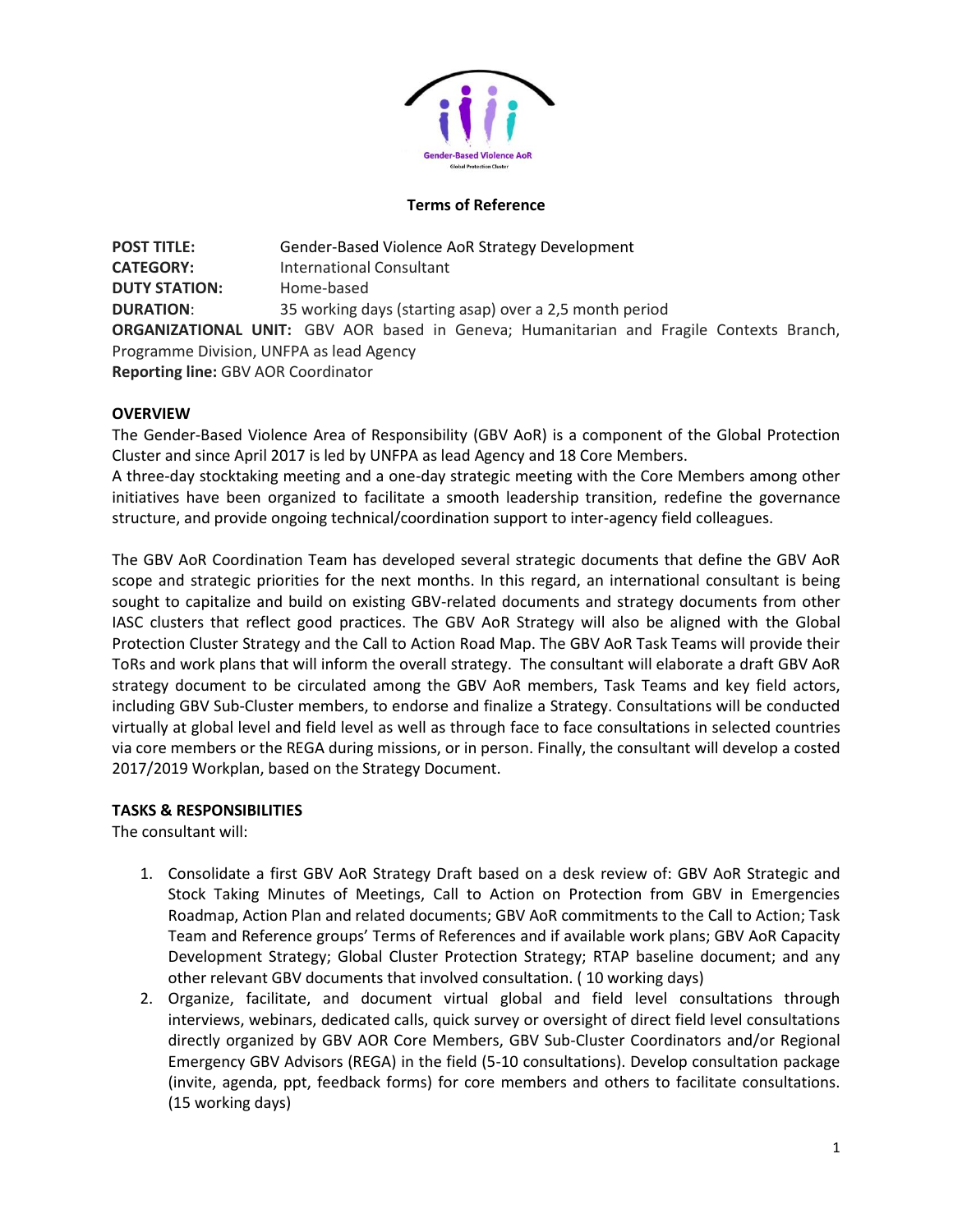- 3. Engage in face to face meetings (at least five) with the key cluster leads and the Agencies in Geneva including but not limited to GPC, CP AOR, OCHA (IASC), and relevant Cluster leads.
- 4. Finalize the GBV AoR Strategy according to feedback on draft, including from core members, and develop related deliverables to communicate strategy for external audiences (powerpoint presentation and 2-pager for external communication). (7 working days)
- 5. Lead a face to face discussion on the Strategy at the Global Retreat with Sub-Cluster Coordinators (TBD).
- 6. Elaborate a draft 2017/2018 costed workplan to be submitted to the GBV AoR Coordination Team that will include the REGA Strategic priorities as well as documented priorities/work plans of the different Task Teams and Reference groups, among others. (3 working days)

The consultant will be asked to use the following core GBV AoR resources and Protection documents:

- *Revised Handbook for Coordinating Gender-based Violence Interventions in Humanitarian Settings*, GBV AoR, 2010
	- [http://www.unicef.org/protection/files/GBV\\_Handbook\\_Long\\_Version.pdf](http://www.unicef.org/protection/files/GBV_Handbook_Long_Version.pdf)
- Guidelines for Gender-based Violence Interventions in Humanitarian Settings, IASC, 2015 <http://gbvguidelines.org/>
- Background document outlining the key findings from recent global consultations with the field (IASC GBV Guidelines survey, RTAP baseline survey, UNICEF Evaluation, and UNFPA Minimum Standards)
- Call to Action Roadmap
- REGA Strategic Framework 2017 -2019, Draft
- *Advocacy Handbook GBV AoR*, 2014 http://educationcluster.net/wpcontent/uploads/sites/3/2015/02/GBV-in-Emergencies\_Advocacy-Handbook\_final.pdf
- *Fundraising Handbook For Child protection and Gender Based Violence in Humanitarian Action*, GBV Aor-CPAoR, 2016 http://gbvaor.net/wp-content/uploads/2015/02/Fundraising-Handbookfor-Child-Protection-and-Gender-Based-Violence-in-Humanitarian-Action.pdf
- *Establishing Gender-based Violence Standard Operating Procedures (SOPs) for multi-sectoral and inter-organisational prevention and response to gender-based violence in humanitarian settings*, GBV AoR 2008

https://www.humanitarianresponse.info/en/operations/afghanistan/document/gbv-standardoperating-procedures-multisectoral-and-interGlobal Protection Cluster Strategy

- Child Protection AoR Work plan and Strategy
- Other Cluster Strategy Documents and processes demonstrating good practices.
- GPC Strategic Framework, 2016 2019
- IASC Reference Module for Cluster Coordination at Country Level, 2015
- IASC Protection Policy, 2016
- HCT Compact Template, 2017

Note: This list is from the November 2016 Stocktaking Meeting but is by no means exhaustive.

# **DELIVERABLES**

- Strategy consultations package and list of questions for SVRI and other strategy consultations
- Finalised GBV AoR Strategy (15 pages maximum plus annexes, Calibri 11 Font) 2017/2019
- Costed Workplan (5 pages with key actions, sub-activities, timeline and responsible people).
- GBV AoR 2-pager for external communication.
- GBV AoR Strategy PowerPoint presentation.